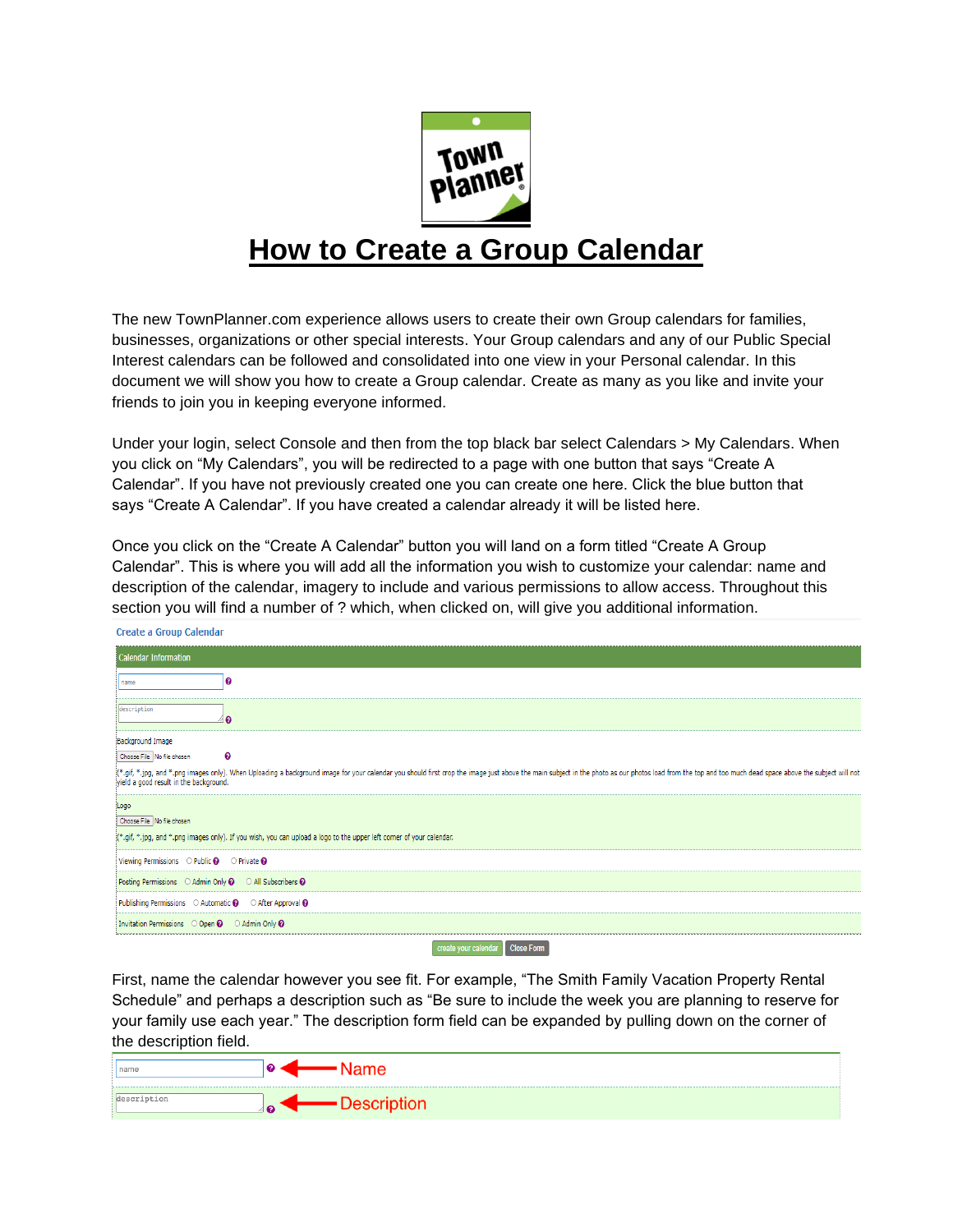Next add a background image which will appear on top of the calendar as a banner. **IMPORTANT**: When uploading a background image for your calendar, first crop the image right above the photo's main subject. Photos load from the top and too much blank space above the photo's subject will result in a less than ideal background. Ensure that the photo is a gif, jpeg, or png, image or it will not correctly upload.

You can also add a business or group logo for these types of calendars. It will appear in the top left corner of your online calendar replacing the TownPlanner logo. The logo file must also be a gif, jpeg, or png image to upload correctly. If your first upload does not look acceptable, you can delete it and try again. A good horizontal image can make a big difference in your calendar's appearance.

| <b>Background Image</b><br>Background Image                                                                                                                                                                                                                                                      |
|--------------------------------------------------------------------------------------------------------------------------------------------------------------------------------------------------------------------------------------------------------------------------------------------------|
| Choose File   No file chosen                                                                                                                                                                                                                                                                     |
| (*.gif, *.jpg, and *.png images only). When Uploading a background image for your calendar you should first crop the image just above the main subject in the photo as our photos load from the top<br>and too much dead space above the subject will not yield a good result in the background. |
| Logo                                                                                                                                                                                                                                                                                             |
| Choose File   No file chosen                                                                                                                                                                                                                                                                     |
| "*.gif, *.jpg, and *.png images only). If you wish, you can upload a logo to the upper left corner of your calendar.                                                                                                                                                                             |

You also have the ability to make your calendar public or private under Viewing Permissions as shown below. The "Public" option allows the whole world to see the calendar whereas the "Private" option allows only the people you approve to see the calendar.

The next permission is "Posting Permissions". Click "Admin Only" to allow only those with administrative rights to post and update events or click "All Subscribers" to allow anyone with access to add or update events.

The next permission is "Publishing Permissions". In this section you can select when your events are added or updated. The "Automatic" option allows event additions and updates to appear automatically in the calendar upon submission. The "After Approval'' setting will delay events from appearing until an administrator approves them.

The final permission is "Invitation Permissions". There are two options. First, "Open" which allows anyone with permission to view the calendar to also send emails to others inviting them to view the calendar. The second option "Admin Only" will only allow administrators to send emails to others to view the calendar.

| Viewing Permissions O Public @ O Private @ <b>Container Section</b> Viewing Permissions                                                                                                                                                                                |  |
|------------------------------------------------------------------------------------------------------------------------------------------------------------------------------------------------------------------------------------------------------------------------|--|
| Posting Permissions C Admin Only @ C All Subscribers @ <b>Conservation Property Posting Permissions</b>                                                                                                                                                                |  |
| Publishing Permissions  O Automatic <b>O</b> After Approval <b>O</b> After Approval <b>O</b> After Approval <b>O</b> After Approval <b>O</b> After Approval <b>O</b> After Approval <b>O</b> After Approval <b>O</b> After Approval <b>O</b> After Approval <b>O</b> A |  |
| Invitation Permissions Open @ CAdmin Only @ <b>Container Permissions</b>                                                                                                                                                                                               |  |

When you are satisfied with the information entered, click the create calendar button at the bottom of the page. Congratulations, you have created a new calendar!



You will land on the next page which lists the calendars you have created. It will show you the name of your calendar and the permissions you have set; "View" for viewing permissions, "Posting" for posting